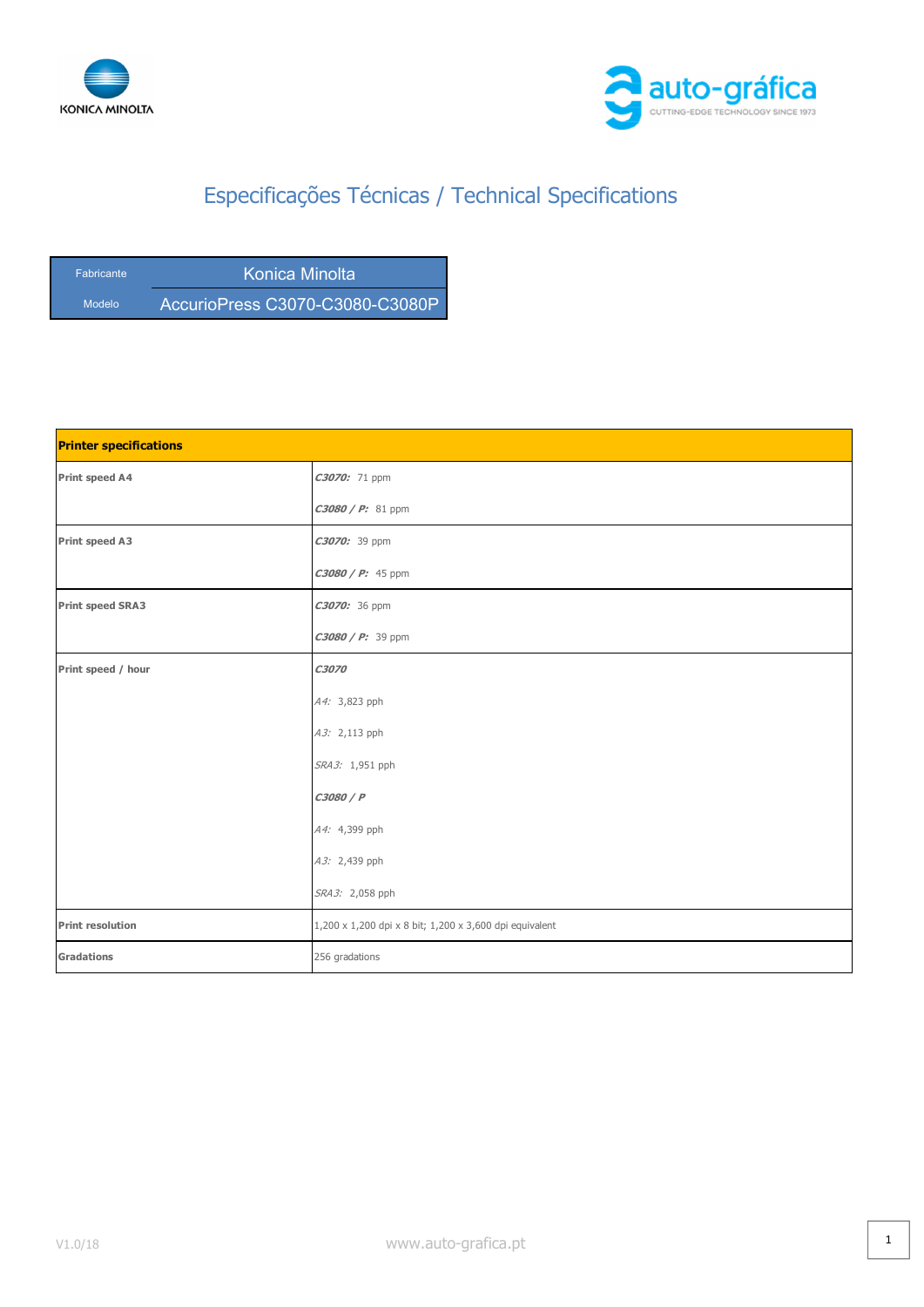



| <b>Fabricante</b> | Konica Minolta                  |
|-------------------|---------------------------------|
| <b>Modelo</b>     | AccurioPress C3070-C3080-C3080P |

| <b>System specifications</b>     |                                         |
|----------------------------------|-----------------------------------------|
| Paper weight                     | 62-350 gsm                              |
| Duplex unit                      | Non-stack type; 62-350 gsm              |
| <b>Paper sizes</b>               | 330 x 487 mm; 330 x 1.300 mm (optional) |
| Maximum image area               | 323 x 480 mm                            |
|                                  | 323 x 1,295 mm (Banner)                 |
| Maximum paper input capacity     | 15,390 sheets                           |
| Maximum paper output capacity    | 13,600 sheets                           |
| Main unit dimensions (W x D x H) | 800 x 903 x 1,076 mm                    |
|                                  | 800 x 903 x 1,041 mm (P-version)        |
| Main unit weight                 | 319 kg                                  |
|                                  | 312 kg (AccurioPress C3080P)            |

| <b>Scanner specifications</b> |                                                                  |
|-------------------------------|------------------------------------------------------------------|
| Scan speed A4                 | Up to 240 ipm                                                    |
| <b>Scan resolution</b>        | 600 x 600 dpi                                                    |
| Scan modes                    | TWAIN scan; Scan-to-HDD; Scan-to-FTP; Scan-to-SMB; Scan-to-eMail |
| <b>Scan formats</b>           | PDF, Secured PDF, Compact PDF, TIFF, JPEG, XPS, PDF/A-1a,1b      |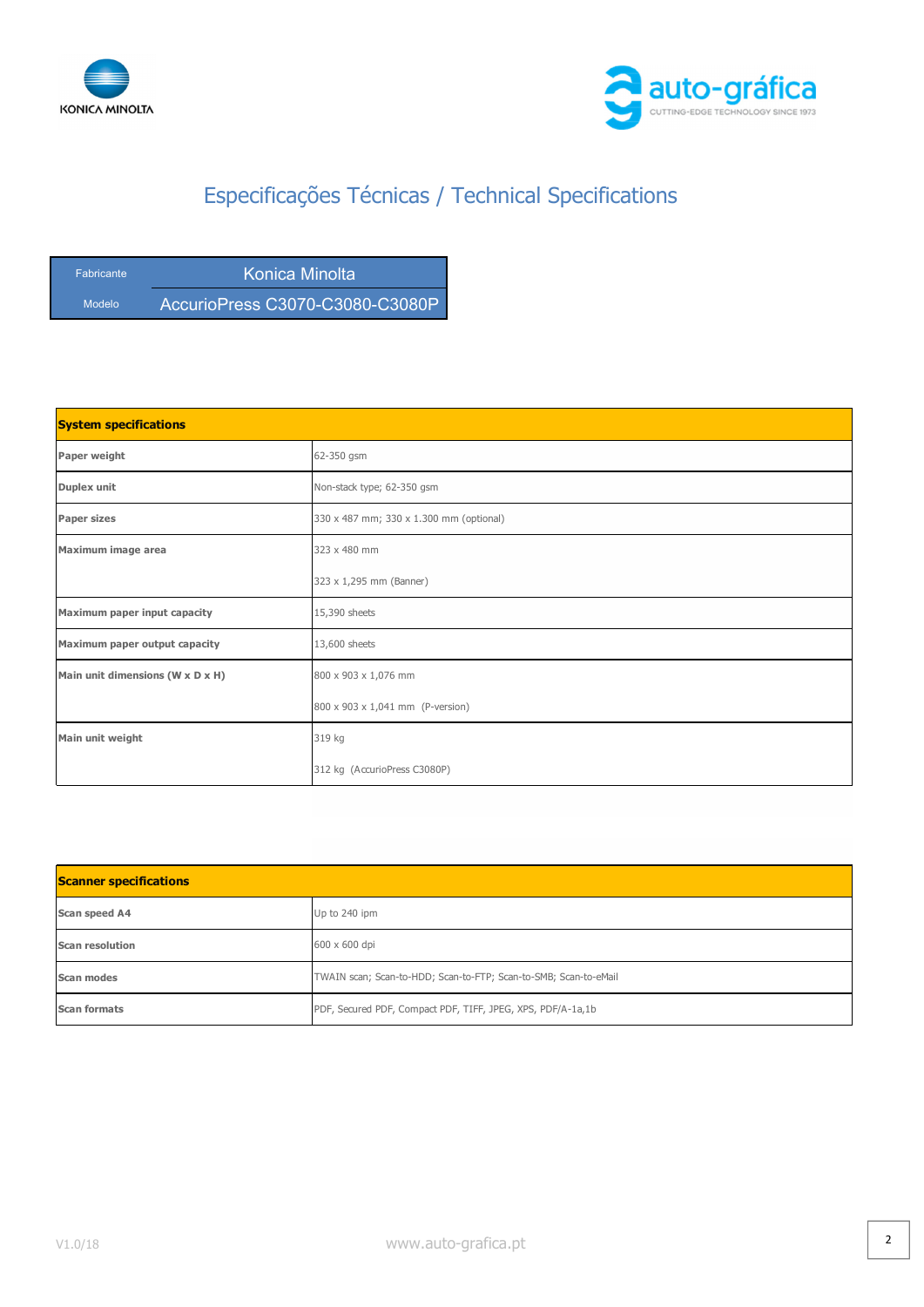



| <b>Fabricante</b> | Konica Minolta |
|-------------------|----------------|
| Modelo            |                |

| <b>Copier specifications</b> |                              |
|------------------------------|------------------------------|
| <b>Gradations</b>            | 256 gradations               |
| <b>FCOT</b>                  | Less than 8 sec. (colour A4) |
| <b>Magnification</b>         | 25 - 400 % in 0.1 % steps    |
| <b>Multiple copies</b>       | $-9,999$                     |

| <b>Accessories</b>                |                                                        |
|-----------------------------------|--------------------------------------------------------|
| <b>Original Cover</b>             | <b>OC-511</b>                                          |
|                                   | Original Cover                                         |
| <b>Integrated Color Care Unit</b> | IQ-501                                                 |
|                                   | Automatic colour adjustment                            |
|                                   | Automatic front to back registration                   |
|                                   | Real time colour adjustment on the fly                 |
|                                   | Real time registration adjustment on the fly           |
|                                   | Hands free printer profiling                           |
|                                   | Colour Validation                                      |
| <b>Envelope fusing unit</b>       | <b>EF-103</b>                                          |
|                                   | Dedicated Envelope fuser                               |
| <b>Working table</b>              | <b>WT-511</b>                                          |
|                                   | Working table WT-511 to be placed above LU-202m/XL/XLm |
| <b>Automatic document feeder</b>  | <b>DF-706</b>                                          |
|                                   | Dual color scan document feeder                        |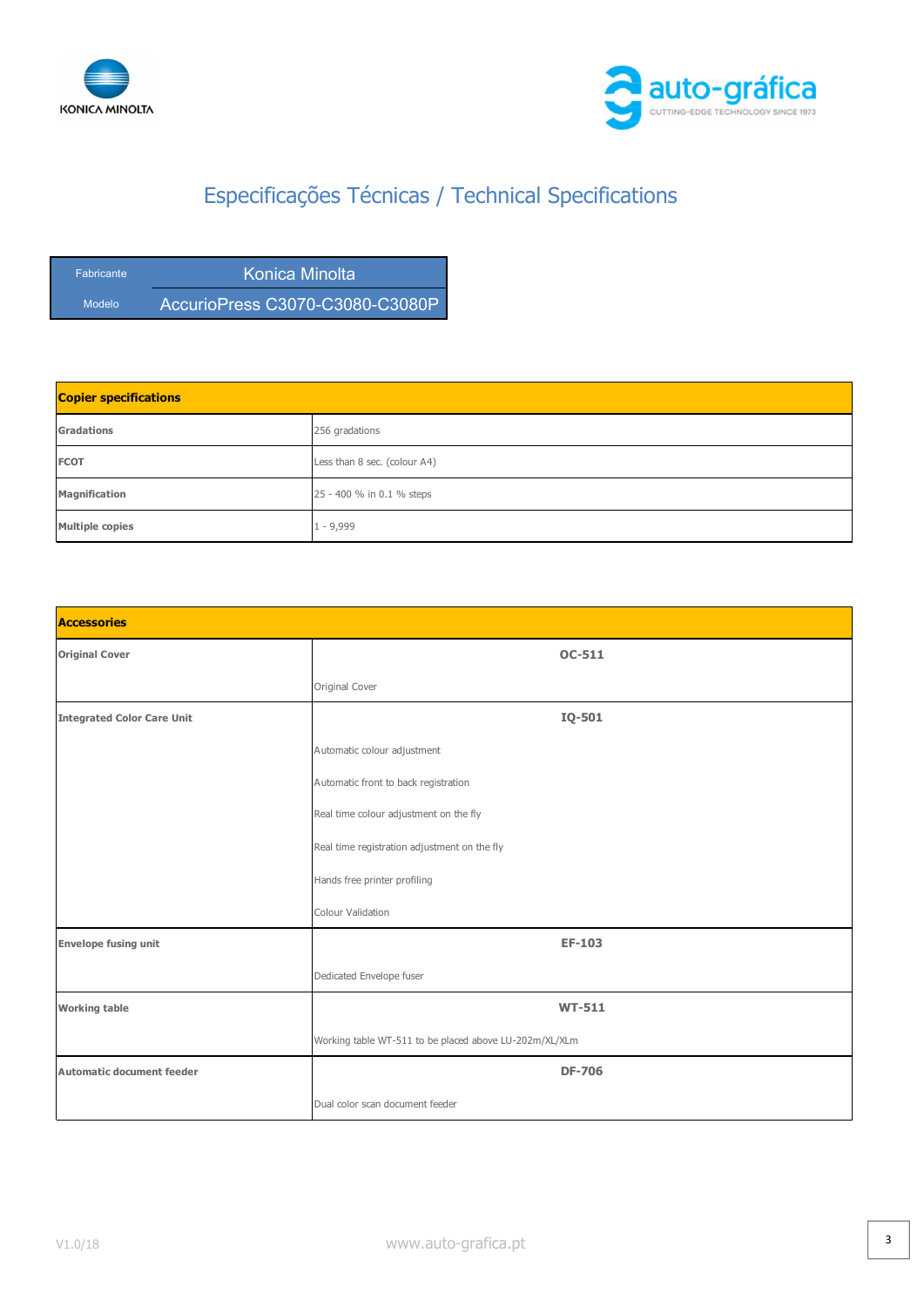



| <b>Fabricante</b> | Konica Minolta                  |
|-------------------|---------------------------------|
| <b>Modelo</b>     | AccurioPress C3070-C3080-C3080P |

| <b>Accessories</b>  |                                                                         |
|---------------------|-------------------------------------------------------------------------|
| Large capacity tray | <b>LU-202m</b>                                                          |
|                     | $1$ magazines                                                           |
|                     | air assist feeding                                                      |
|                     | Paper capacity: up to 2,500 sheets                                      |
|                     | LU-202XLm (Banner)                                                      |
|                     | 1 magazines                                                             |
|                     | envelope and banner support                                             |
|                     | air assist feeding                                                      |
|                     | Paper capacity: up to 2,500 sheets                                      |
| Multi bypass tray   | <b>MB-506</b>                                                           |
|                     | 1 magazines                                                             |
|                     | Up to 350 gsm                                                           |
|                     | Paper capacity: up to 250 sheets                                        |
|                     | <b>MB-508</b>                                                           |
|                     | Multi Bypass Tray for PF-707m allows feeding max. 1,300mm banner paper. |
| Paper feed unit     | <b>PF-602m</b>                                                          |
|                     | 2 magazines                                                             |
|                     | Paper capacity: up to 6000 sheets                                       |
|                     | <b>PF-707m</b>                                                          |
|                     | 3 magazines;                                                            |
|                     | air suction feeding                                                     |
|                     | Paper capacity: up to 4,630 sheets                                      |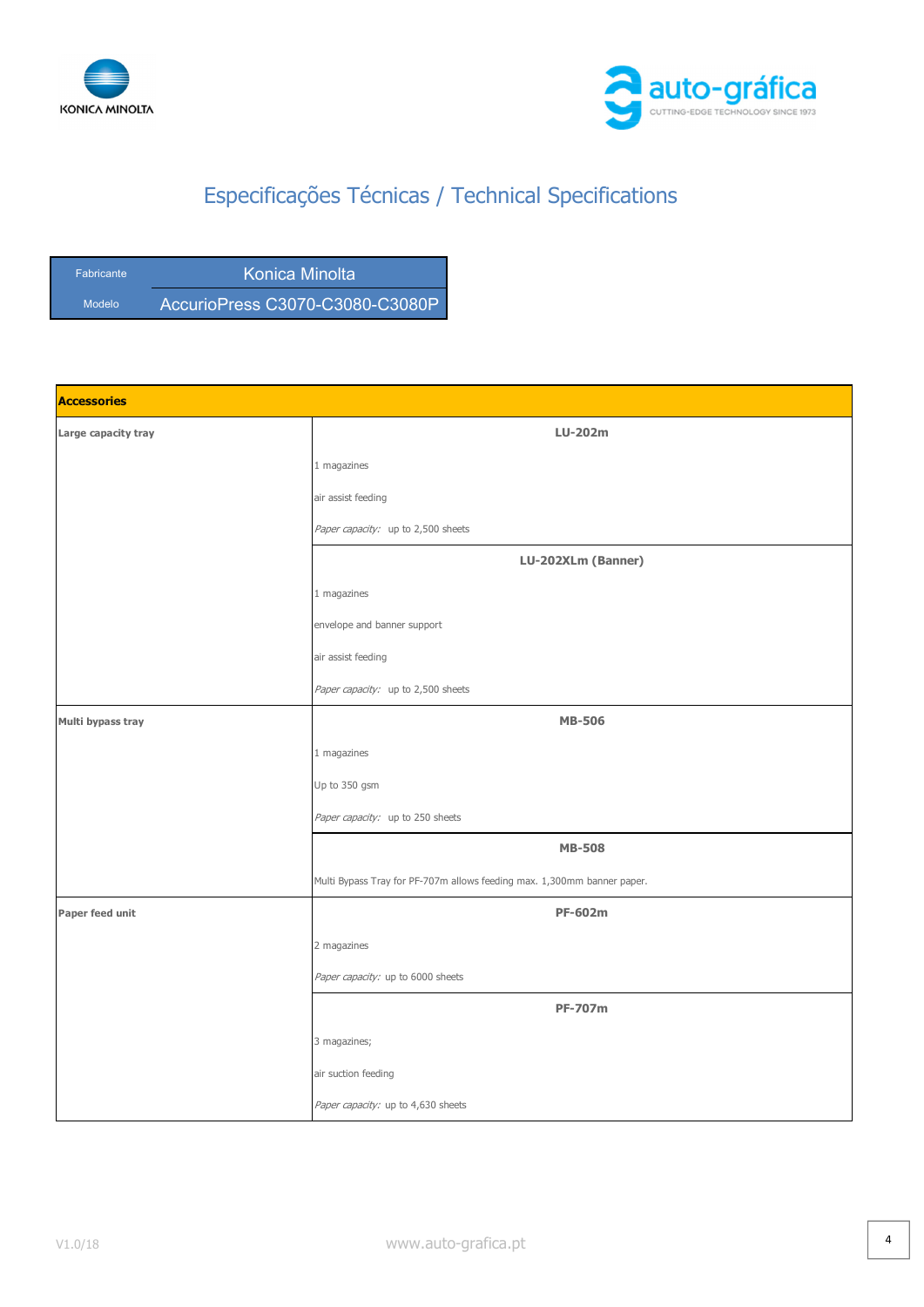



| <b>Fabricante</b> | Konica Minolta                  |
|-------------------|---------------------------------|
| <b>Modelo</b>     | AccurioPress C3070-C3080-C3080P |

| <b>Accessories</b>        |                                                    |
|---------------------------|----------------------------------------------------|
| <b>Heating unit</b>       | <b>HT-511</b>                                      |
|                           | Dehumidifying heater for standard trays            |
|                           | <b>HT-504</b>                                      |
|                           | Dehumidifying heater for PF-602m                   |
|                           | <b>HT-506</b>                                      |
|                           | Dehumidifying heater for PF-710                    |
|                           | <b>HT-503</b>                                      |
|                           | Dehumidifying heater for LU-202m/XL/XLm            |
| Folding and punching unit | <b>FD-503</b>                                      |
|                           | Pre-printed sheet insertion (PI),                  |
|                           | 2 PI trays for 500 sheets each,                    |
|                           | punching (2 and 4 hole),                           |
|                           | folding (half-fold, z-fold, gate-fold,             |
|                           | letter fold in,                                    |
|                           | letter fold out,                                   |
|                           | double-parallel-fold),                             |
|                           | sub tray for up to 200 sheets                      |
| Relay unit                | <b>RU-518</b>                                      |
|                           | Mechanical decurling                               |
|                           | Output feedback system for automatic calibration   |
|                           | Optional: Humidifier                               |
|                           | <b>RU-510</b>                                      |
|                           | Sheet reverser; adapts processing speed to 125 ppm |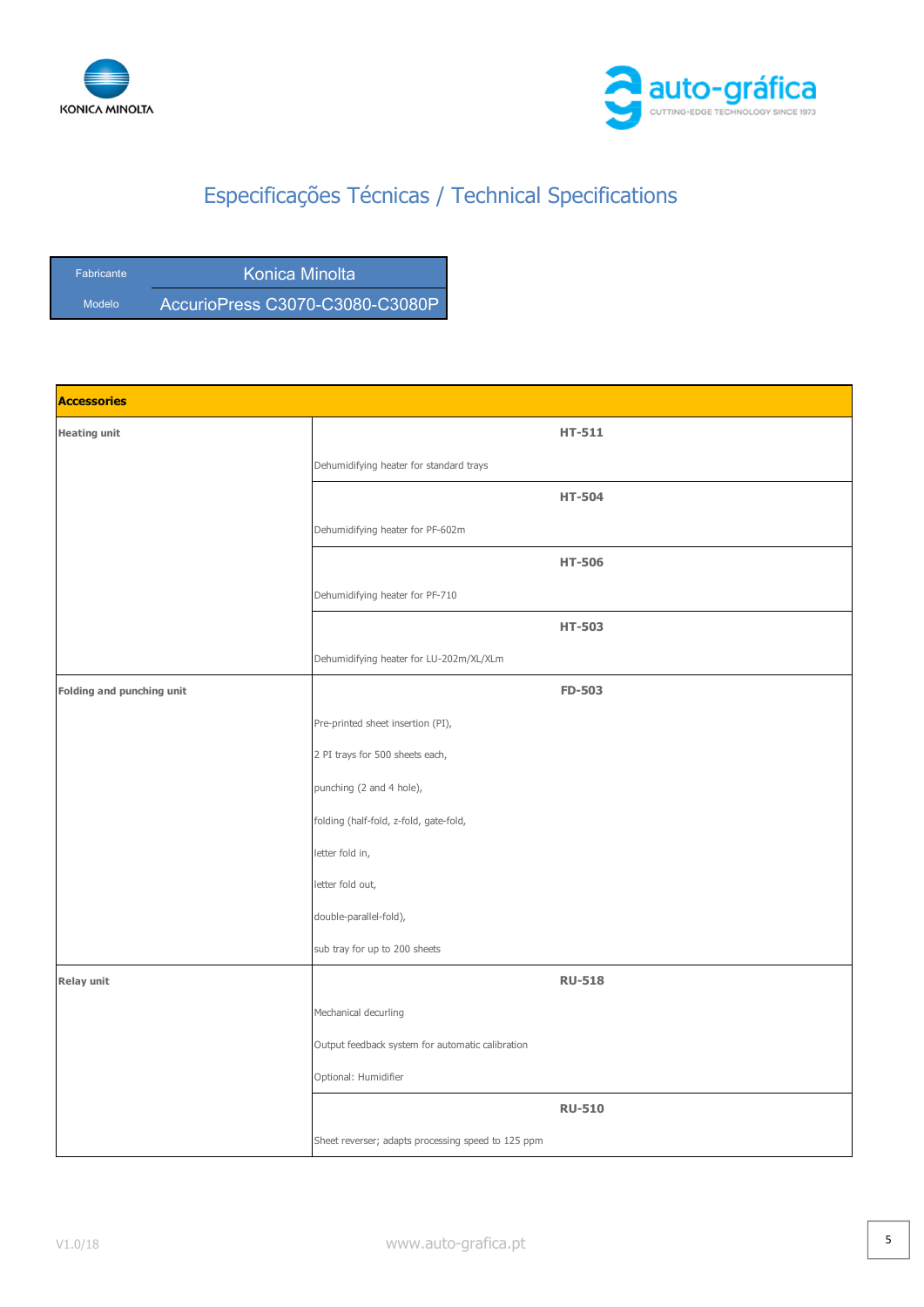



| <b>Fabricante</b> | Konica Minolta                  |
|-------------------|---------------------------------|
| Modelo            | AccurioPress C3070-C3080-C3080P |

| <b>Accessories</b>         |                                                                                           |
|----------------------------|-------------------------------------------------------------------------------------------|
| Multi (GBC) punching unit  | GP-501                                                                                    |
|                            | Multi punching of A4 sheets                                                               |
|                            | User replaceable die sets for: velo bind, plastic comb, wire bind, colour coil, pro click |
|                            | Paper weight: 75 - 216 gsm                                                                |
| Auto ring binder           | GP-502                                                                                    |
|                            | Stacking, punching and binding of books, up to 102 sheets                                 |
|                            | self-adjusting bind elements (one size fits all);                                         |
|                            | Paper weight: content 75-120 gsm; cover 163-216 gsm                                       |
| <b>Booklet making unit</b> | <b>SD-506</b>                                                                             |
|                            | Booklet making of up to 50 sheets (200 images),                                           |
|                            | saddle stitching,                                                                         |
|                            | trimming,                                                                                 |
|                            | output tray for up to 50 booklets,                                                        |
|                            | multi letter fold in (up to 5 sheets),                                                    |
|                            | multi half fold (up to 5 sheets)                                                          |
|                            | <b>SD-513</b>                                                                             |
|                            | Booklet making of up to 50 sheets (200 pages)                                             |
|                            | Saddle stitching with up to 4 staples with adjustable<br>positions                        |
|                            | Multi-letter fold-in (up to five sheets)                                                  |
|                            | Multi-half-fold (up to five sheets)                                                       |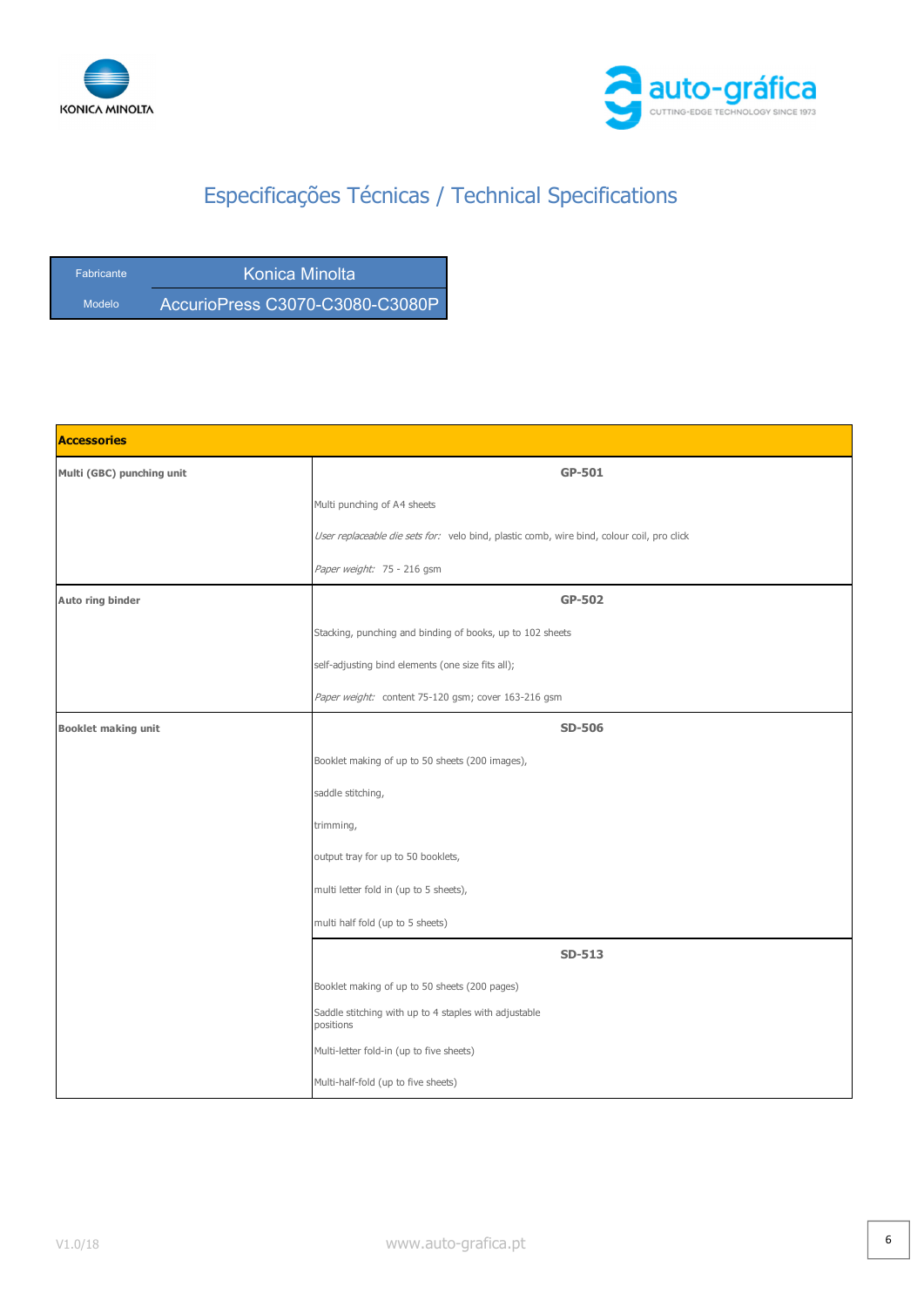



| <b>Fabricante</b> | Konica Minolta                  |
|-------------------|---------------------------------|
| Modelo            | AccurioPress C3070-C3080-C3080P |

| <b>Accessories</b>         |                                                                                                       |
|----------------------------|-------------------------------------------------------------------------------------------------------|
| <b>Booklet making unit</b> | Watkiss PowerSquare <sup>™</sup> 224KR                                                                |
|                            | Booklet making of up to 56 sheets                                                                     |
|                            | Saddle stitching with variable staple length                                                          |
|                            | 1-6 stitches evenly spaced on the spine of the book                                                   |
|                            | Front-trimming; optional full bleed trimming available                                                |
|                            | Square folding                                                                                        |
|                            | Offline usage possible                                                                                |
|                            | Plockmatic SD-500/SD-350                                                                              |
|                            | Booklet making of up to 200 pages on SD-500 (50 sheets)                                               |
|                            | Optional trim module for a smooth front-edge trim of the booklet                                      |
|                            | Optional square-fold module turns saddle-stitched booklets into professional flat square-folded books |
|                            | Offline use also possible                                                                             |
| <b>Creasing unit</b>       | <b>CR-101</b>                                                                                         |
|                            | Creasing unit for SD-513                                                                              |
| Slitting unit              | <b>TU-504</b>                                                                                         |
|                            | Trimming unit for SD-513                                                                              |
| Spine corner forming unit  | FD-504                                                                                                |
|                            | Spine corner forming unit for SD-513                                                                  |
| <b>Stacking unit</b>       | <b>LS-506</b>                                                                                         |
|                            | Up to 5,000 sheets stacking capacity,                                                                 |
|                            | trolley mounted stacker,                                                                              |
|                            | auto-shift stacking,                                                                                  |
|                            | sub tray for up to 200 sheets,                                                                        |
|                            | paper clamp mechanism                                                                                 |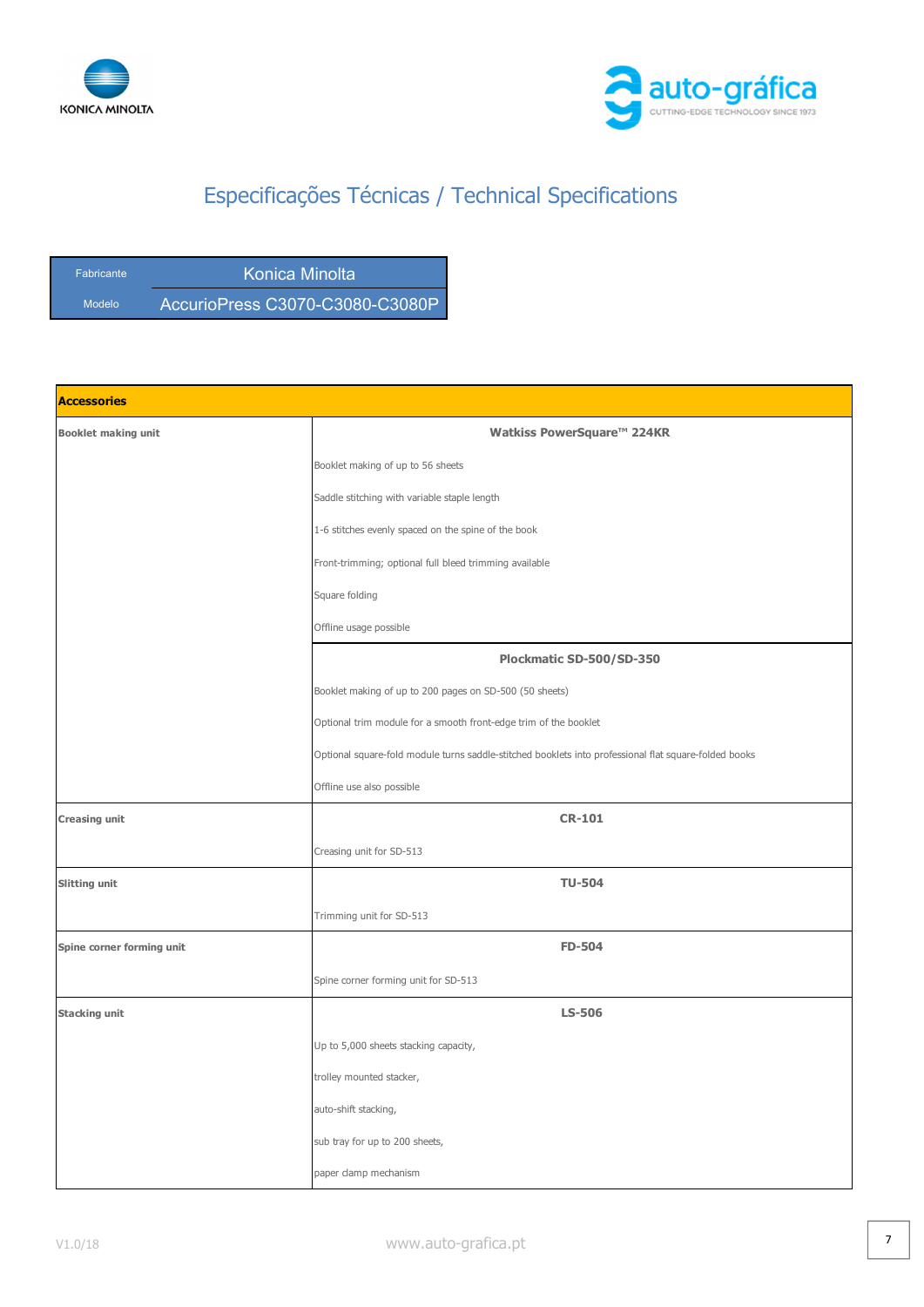



| <b>Fabricante</b> | Konica Minolta                  |
|-------------------|---------------------------------|
| Modelo            | AccurioPress C3070-C3080-C3080P |

| <b>Accessories</b>   |                                                                                                                                                                                                                |
|----------------------|----------------------------------------------------------------------------------------------------------------------------------------------------------------------------------------------------------------|
| Perfect binding unit | PB-503                                                                                                                                                                                                         |
|                      | Hot melt glue binding system                                                                                                                                                                                   |
|                      | Integrated 1-side trimming of cover sheets                                                                                                                                                                     |
|                      | Books from A5 up to A4+ (307 x 221 mm)                                                                                                                                                                         |
|                      | Books from 10 sheets up to 30 mm spine width                                                                                                                                                                   |
|                      | Cover paper tray for up to 1,000 sheets                                                                                                                                                                        |
|                      | Sub tray for up to 200 sheets                                                                                                                                                                                  |
|                      | Book stacking capacity of up to 3,300 sheets                                                                                                                                                                   |
|                      | 2 stacks                                                                                                                                                                                                       |
| <b>Stapling unit</b> | <b>FS-532</b>                                                                                                                                                                                                  |
|                      | Stapling of up to 100 sheets; two-point and corner stapling; variable staple length (cutting mechanism); output for up to<br>4,200 sheets (A4); sub tray for up to 200 sheets; auto-shift sorting and grouping |
|                      | <b>FS-531</b>                                                                                                                                                                                                  |
|                      | 2-point and corner stapling,                                                                                                                                                                                   |
|                      | stapling up to 50 sheets,                                                                                                                                                                                      |
|                      | auto-shift sorting and grouping,                                                                                                                                                                               |
|                      | output for up to 3,000 sheets,                                                                                                                                                                                 |
|                      | sub tray forup to 100 sheets                                                                                                                                                                                   |
| Saddle stitching kit | <b>SD-510</b>                                                                                                                                                                                                  |
|                      | Booklet making of up to 20 sheets (80 images)                                                                                                                                                                  |
|                      | Saddle stitching                                                                                                                                                                                               |
|                      | cover sheets up to 300 gsm                                                                                                                                                                                     |
|                      | output tray for booklets                                                                                                                                                                                       |
|                      | multi-letter fold-in (up to 5 sheets)                                                                                                                                                                          |
|                      | multi-half-fold (up to 5 sheets)                                                                                                                                                                               |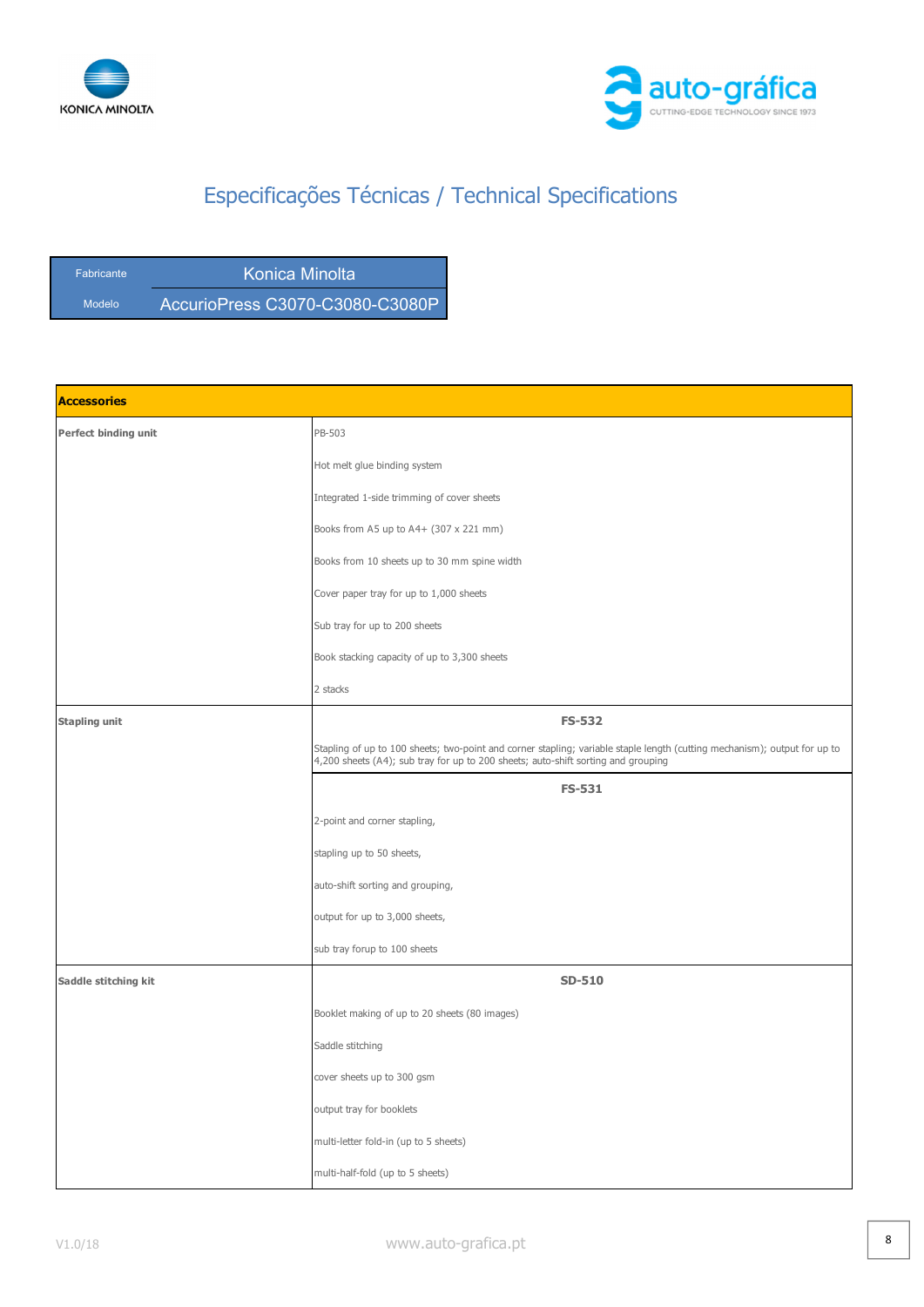



| <b>Fabricante</b> | Konica Minolta                  |
|-------------------|---------------------------------|
| Modelo            | AccurioPress C3070-C3080-C3080P |

| <b>Accessories</b>  |                                                              |
|---------------------|--------------------------------------------------------------|
| Post inserter       | PI-502                                                       |
|                     | Insertion of preprinted sheets; PI trays for 200 sheets each |
| Punch kit           | <b>PK-522</b>                                                |
|                     | Punching (2 and 4 holes selectable)                          |
| Humidifier unit     | <b>HM-103</b>                                                |
|                     | Humidifier unit HM-103                                       |
| <b>Banner tray</b>  | <b>MK-740</b>                                                |
|                     | Banner Kit for FS-612, FS-531 or RU-518                      |
| <b>Open Stacker</b> | <b>OT-510</b>                                                |
|                     | Output for up to 4,200 sheets (A4)                           |
|                     | Sub tray for up to 300 sheets                                |
|                     | Auto-shift sorting and grouping                              |
|                     | Sub tray for up to 200 sheets                                |
| <b>Envelop Kit</b>  | <b>MK-746</b>                                                |
|                     | Envelope Kit for LU-202m/XL/XLm                              |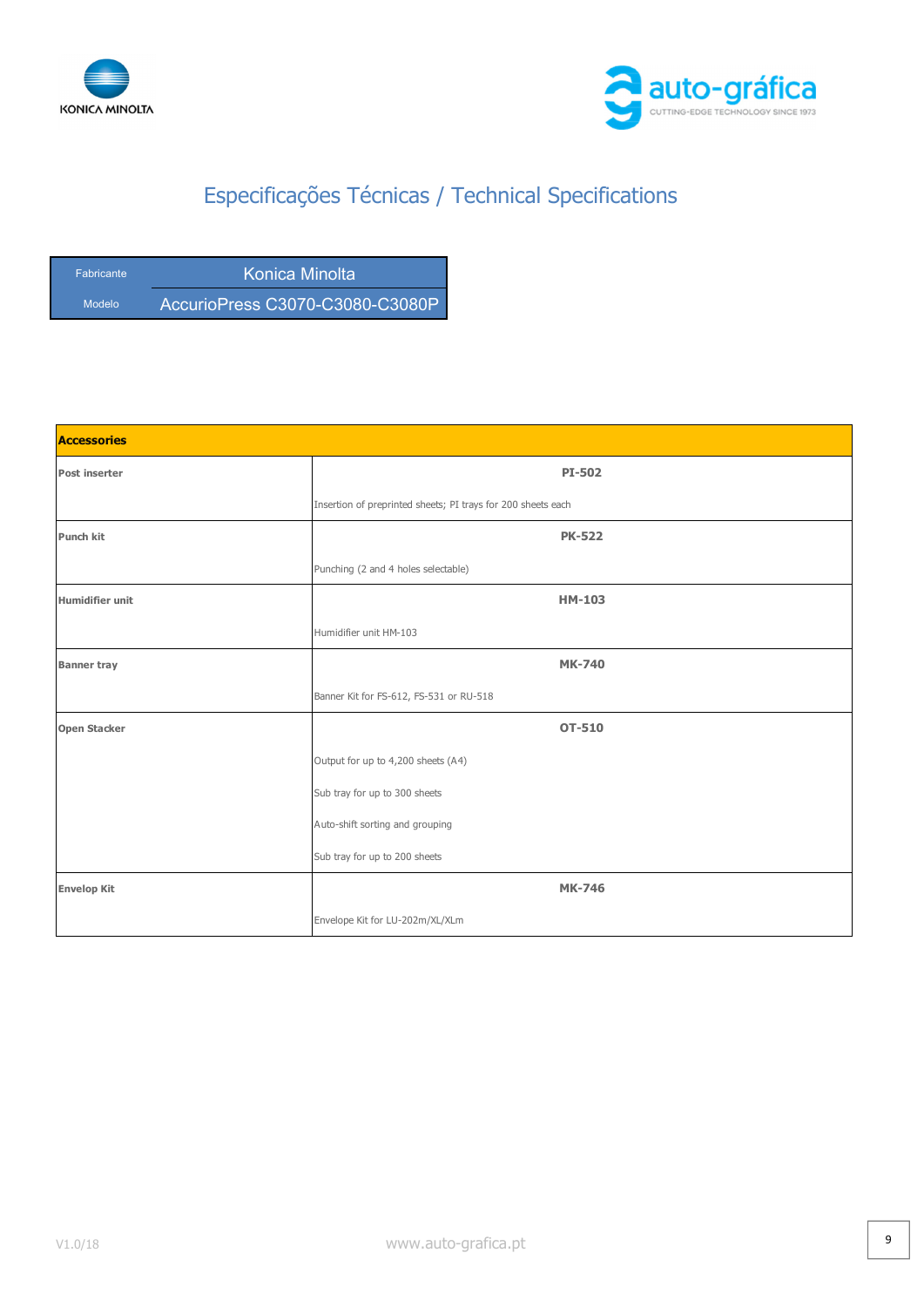



| <b>Fabricante</b> | Konica Minolta                  |
|-------------------|---------------------------------|
| Modelo            | AccurioPress C3070-C3080-C3080P |

| <b>Controller specifications</b> |                                                                 |
|----------------------------------|-----------------------------------------------------------------|
| <b>Type</b>                      | IC-605 internal Konica Minolta own Controller                   |
| <b>CPU</b>                       | For C3080 / C3080P / C3070: Intel Core i5 4570S 2.9GHz          |
|                                  | For C3070L: Intel Pentium G3420 3.2GHz                          |
| <b>RAM</b>                       | Up to 20GB                                                      |
| <b>HDD</b>                       | 3 TB (standard)                                                 |
|                                  | up to 3.5 TB (optional)                                         |
| <b>Interface</b>                 | Ethernet (10/100/1000-Base-T)                                   |
| <b>File formats</b>              | PostScript3 (CPSI3020)                                          |
|                                  | PDF Ver.1.7                                                     |
|                                  | TIFF Ver.6 compliant                                            |
|                                  | PPML Ver.2.2                                                    |
|                                  | PCL5c compatible                                                |
|                                  | PCL XL (PCL6 Ver.3) compatible                                  |
|                                  | APPE Ver.4.2                                                    |
|                                  | PDF/VT Ver.2                                                    |
| <b>Client environments</b>       | Windows 7, 8.1, 10                                              |
|                                  | Windows Server 2008 (R2), 2012 (R2), 2016 (incl. 64bit version) |
|                                  | MacOSX 10.8-10.12                                               |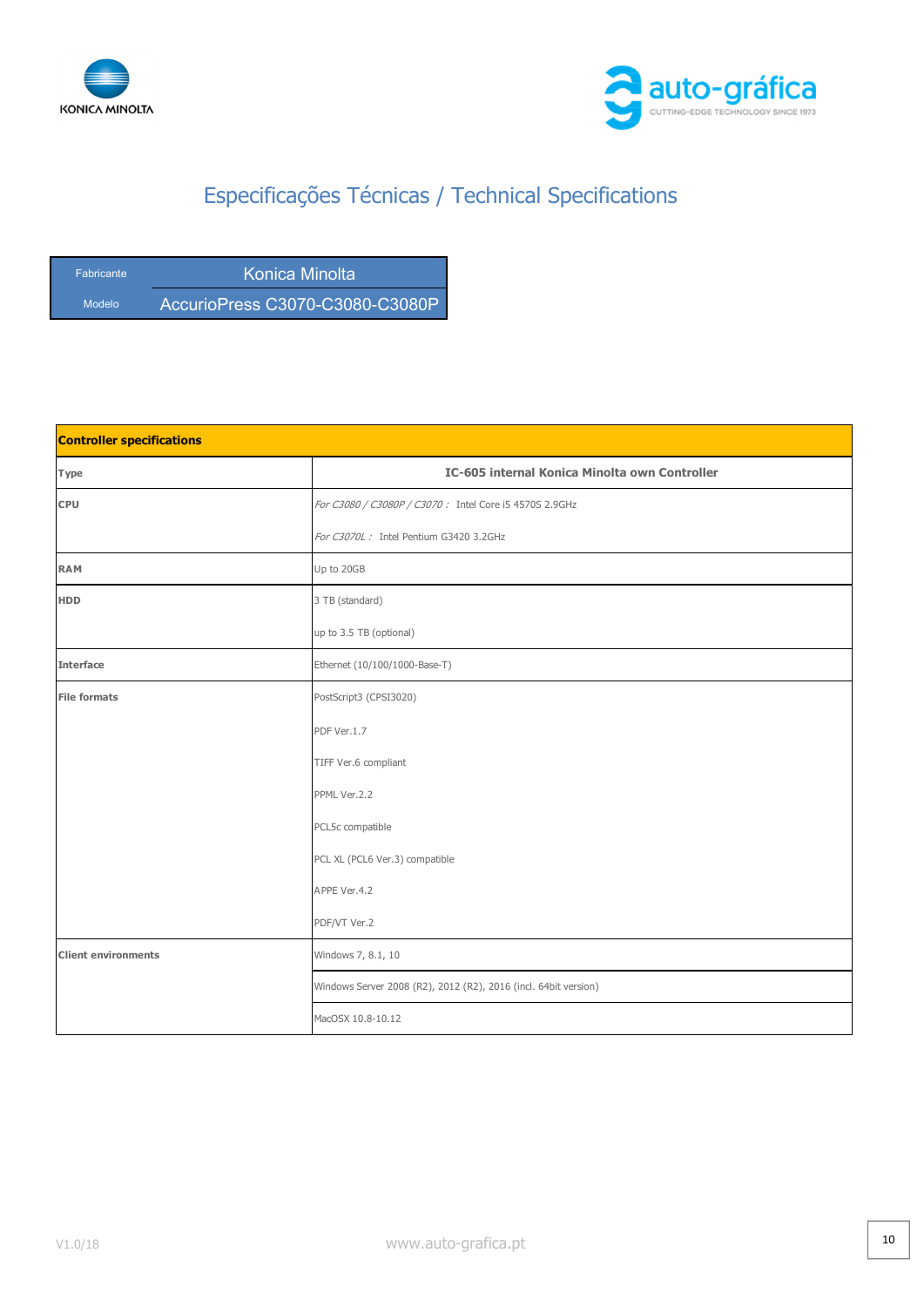



| <b>Fabricante</b> | Konica Minolta                  |
|-------------------|---------------------------------|
| Modelo            | AccurioPress C3070-C3080-C3080P |

| <b>Controller specifications</b> |                                       |
|----------------------------------|---------------------------------------|
| Type                             | <b>IC-417 internal EFI Controller</b> |
| <b>CPU</b>                       | Intel Celeron G8120 2.7GHz            |
| <b>RAM</b>                       | 2GB high-speed memory                 |
| <b>HDD</b>                       | 500 GB                                |
| <b>Interface</b>                 | Ethernet (10/100/1000-Base-T)         |
| <b>File formats</b>              | Adobe® PostScript Ver. 3(CPSI3020)    |
|                                  | Adobe® PDF Ver.1.7                    |
|                                  | PCL(5,6) emulation                    |
| <b>Client environments</b>       | Windows® Vista/ 7/ 8.1/ 10            |
|                                  | Windows® Server 2008/2012             |
|                                  | MacOS 10.8-10.10                      |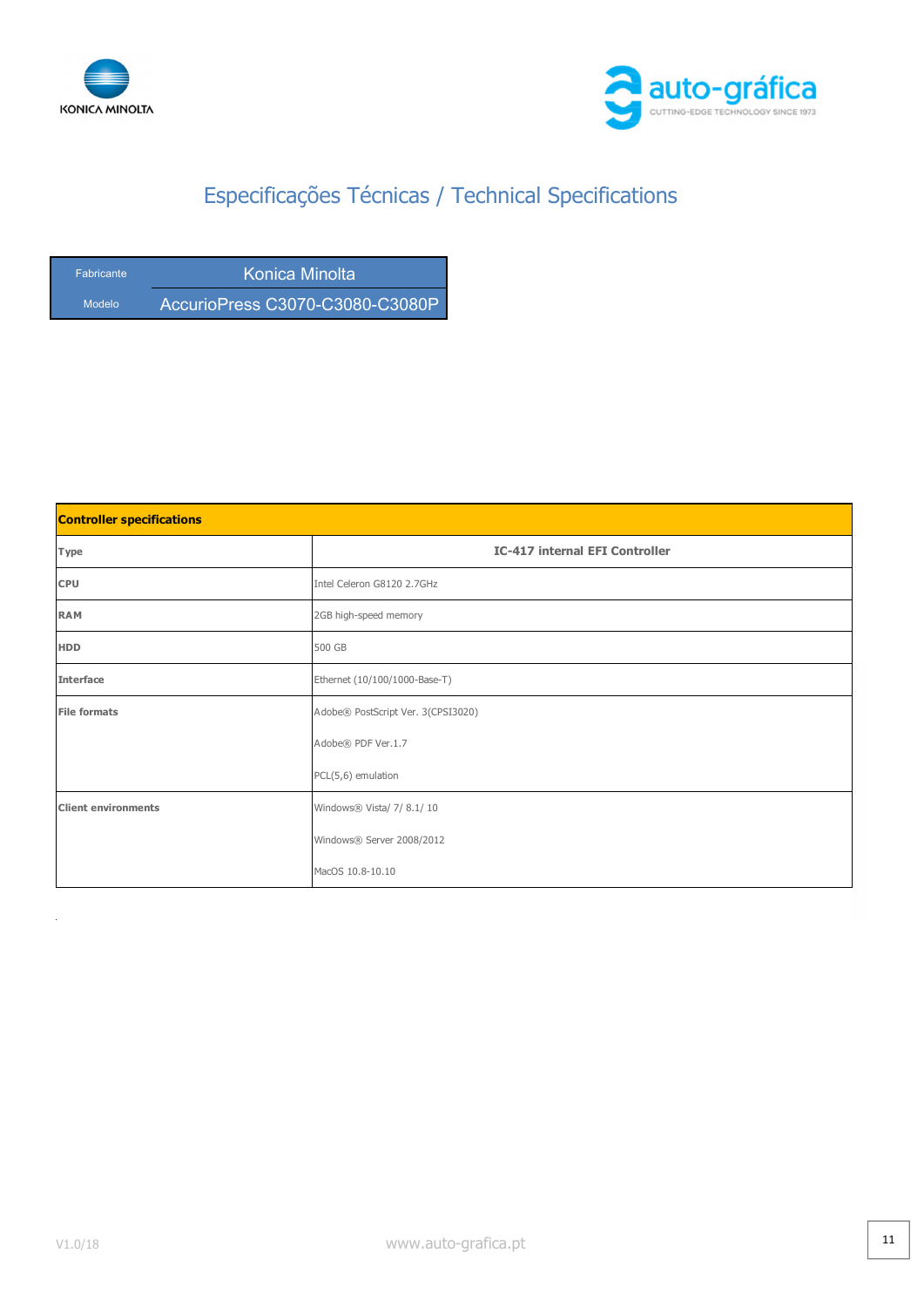



| <b>Fabricante</b> | Konica Minolta                  |
|-------------------|---------------------------------|
| Modelo            | AccurioPress C3070-C3080-C3080P |

| <b>Controller specifications</b> |                                       |  |
|----------------------------------|---------------------------------------|--|
| Type                             | <b>IC-313 external EFI Controller</b> |  |
| <b>CPU</b>                       | Intel Core i5 4570S 2.9GHz            |  |
| <b>RAM</b>                       | 4GB high-speed memory                 |  |
| <b>HDD</b>                       | 1TB                                   |  |
| <b>Interface</b>                 | Ethernet (10/100/1000-Base-T)         |  |
| <b>File formats</b>              | Adobe® PostScript Ver. 3(CPSI3020)    |  |
|                                  | Adobe® PDF Ver.1.7                    |  |
|                                  | APPE Ver.3.0                          |  |
|                                  | PCL(5,6) emulation                    |  |
| <b>Client environments</b>       | Windows® Vista/ 7/ 8.1/ 10            |  |
|                                  | Windows® Server 2008/2012             |  |
|                                  | MacOS 10.8-10.10                      |  |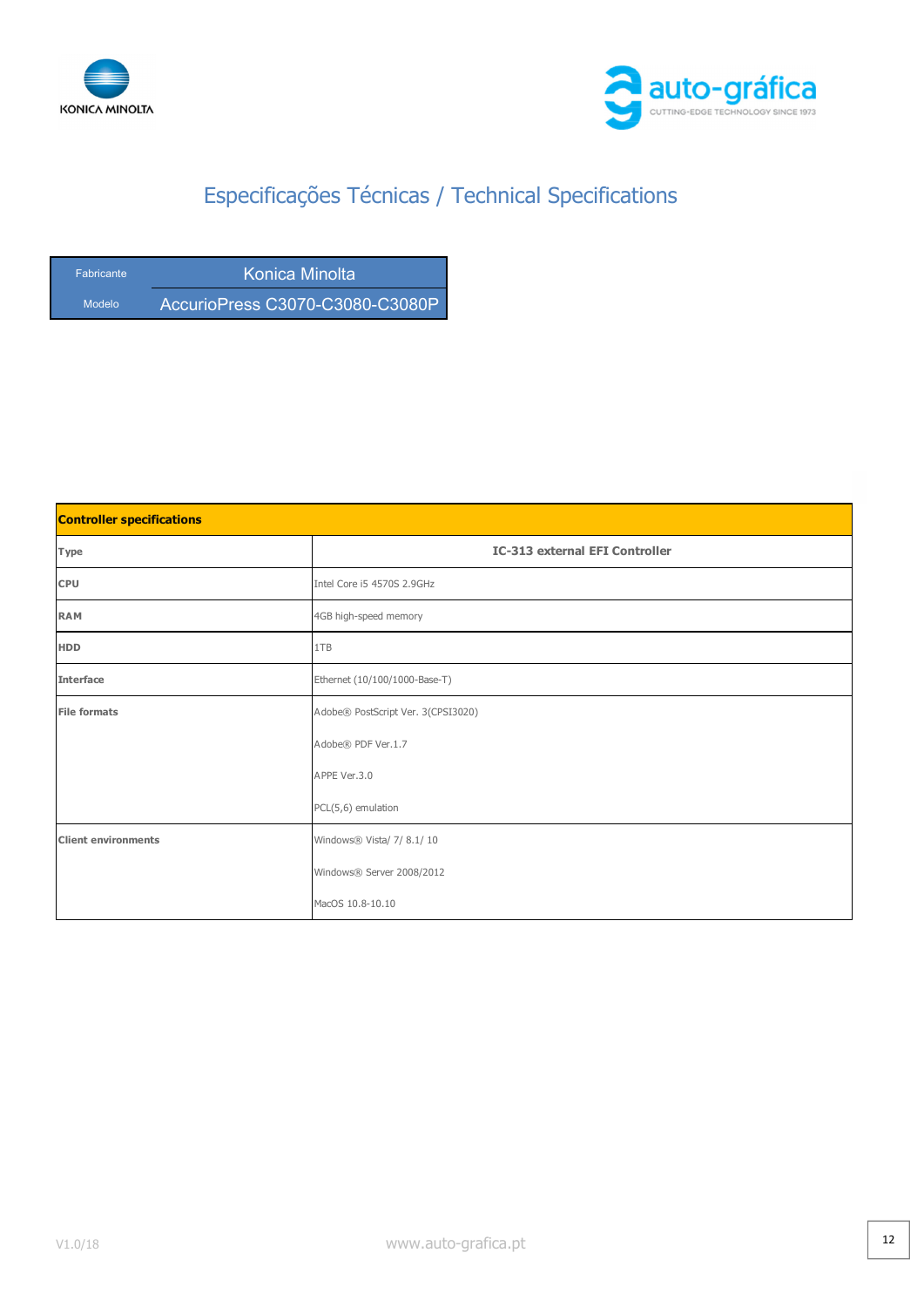



| <b>Fabricante</b> | Konica Minolta                  |
|-------------------|---------------------------------|
| Modelo            | AccurioPress C3070-C3080-C3080P |

| <b>Controller specifications</b> |                                        |  |
|----------------------------------|----------------------------------------|--|
| Type                             | <b>IC-314 external Creo Controller</b> |  |
| <b>CPU</b>                       | Intel Core i7-4790S 3.2GHz             |  |
| <b>RAM</b>                       | 12GB                                   |  |
| <b>HDD</b>                       | 3 TB                                   |  |
| <b>Interface</b>                 | Ethernet (10/100/1000-Base-T)          |  |
| <b>File formats</b>              | Adobe® PostScript Ver.3(CPSI3020)      |  |
|                                  | Adobe® PDF Ver.1.7                     |  |
|                                  | APPE Ver.3.4                           |  |
|                                  | PPML Ver.2.2                           |  |
|                                  | PPML/VDX                               |  |
|                                  | Creo VPS                               |  |
|                                  | Optimized PS                           |  |
|                                  | Adobe® PDF/VT2                         |  |
| <b>Client environments</b>       | Windows® Vista/ 7/ 8.1/ 10             |  |
|                                  | Windows® Server 2008/2012              |  |
|                                  | MacOS 10.8-10.10                       |  |

All specifications relating to paper capacity refer to A4-size paper of 80 gsm quality.

All specifications relating to scanning, copying or printing speeds refer to A4-size paper that is scanned, copied or printed crosswise in multipage, simplex mode.

The support and availability of the listed specifications and functionalities varies depending on operating systems, applications, network protocols as well as network and system configurations.

ne of the product illustrations contain optional accessories.

Specifications and accessories are based on the information available at the time of printing and are subject to change without notice.

Konica Minolta does not warrant that all specifications mentioned will be error-free.

Microsoft, Windows and the Windows logo are trademarks, or registered trademarks, of Microsoft Corporation in the United States and/or other countries.

All other brand and product names may be registered trademarks or trademarks of their respective holders and are hereby acknowledged.